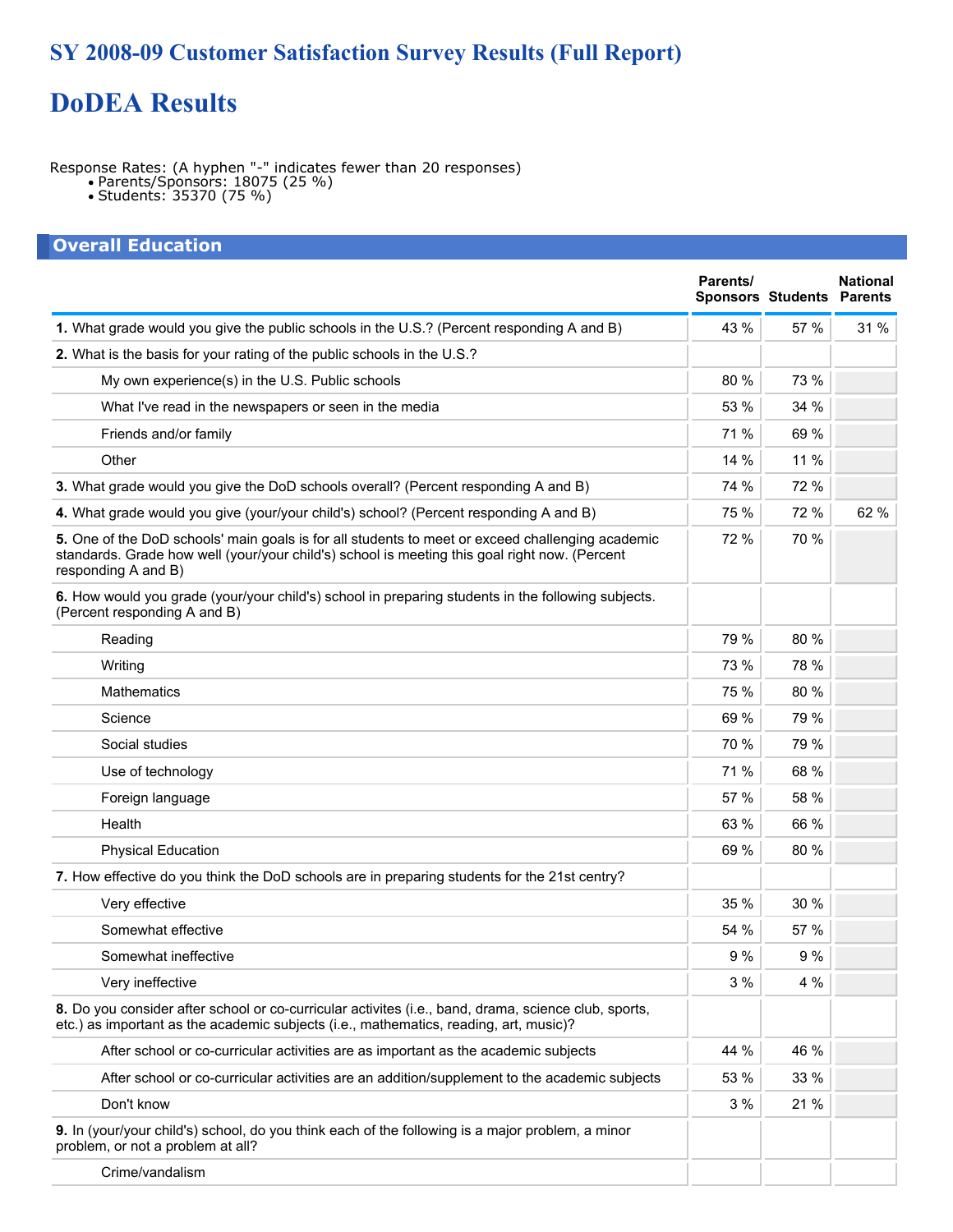| Major problem                                     | 3%   | 16 % |  |
|---------------------------------------------------|------|------|--|
| Minor problem                                     | 25 % | 35 % |  |
| Not a problem at all                              | 72 % | 49 % |  |
| Fighting/violence                                 |      |      |  |
| Major problem                                     | 4 %  | 19 % |  |
| Minor problem                                     | 31 % | 44 % |  |
| Not a problem at all                              | 65 % | 37 % |  |
| Gangs                                             |      |      |  |
| Major problem                                     | 2%   | 14 % |  |
| Minor problem                                     | 12 % | 22 % |  |
| Not a problem at all                              | 85 % | 64 % |  |
| <b>Bullying</b>                                   |      |      |  |
| Major problem                                     | 12 % | 25 % |  |
| Minor problem                                     | 50 % | 44 % |  |
| Not a problem at all                              | 39 % | 31 % |  |
| Use of drugs/alcohol                              |      |      |  |
| Major problem                                     | 5 %  | 20 % |  |
| Minor problem                                     | 19 % | 20 % |  |
| Not a problem at all                              | 76 % | 60 % |  |
| Childhood obesity                                 |      |      |  |
| Major problem                                     | 10 % | 16 % |  |
| Minor problem                                     | 48 % | 39 % |  |
| Not a problem at all                              | 42 % | 45 % |  |
| Racial and ethnic understanding                   |      |      |  |
| Major problem                                     | 5 %  | 14 % |  |
| Minor problem                                     | 26 % | 31 % |  |
| Not a problem at all                              | 70 % | 55 % |  |
| Inappropriate discipline                          |      |      |  |
| Major problem                                     | 8 %  | 20 % |  |
| Minor problem                                     | 24 % | 34 % |  |
| Not a problem at all                              | 68 % | 46 % |  |
| Timely communication from teachers/administrators |      |      |  |
| Major problem                                     | 13 % | 13 % |  |
| Minor problem                                     | 28 % | 34 % |  |
| Not a problem at all                              | 59 % | 53 % |  |
| Financial support/funding                         |      |      |  |
| Major problem                                     | 19 % | 24 % |  |
| Minor problem                                     | 32 % | 29 % |  |
| Not a problem at all                              | 48 % | 47 % |  |
| Low quality curriculum/standards                  |      |      |  |
| Major problem                                     | 12 % | 12 % |  |
| Minor problem                                     | 27 % | 30 % |  |
| Not a problem at all                              | 62 % | 57 % |  |
| Overcrowded schools                               |      |      |  |
|                                                   |      |      |  |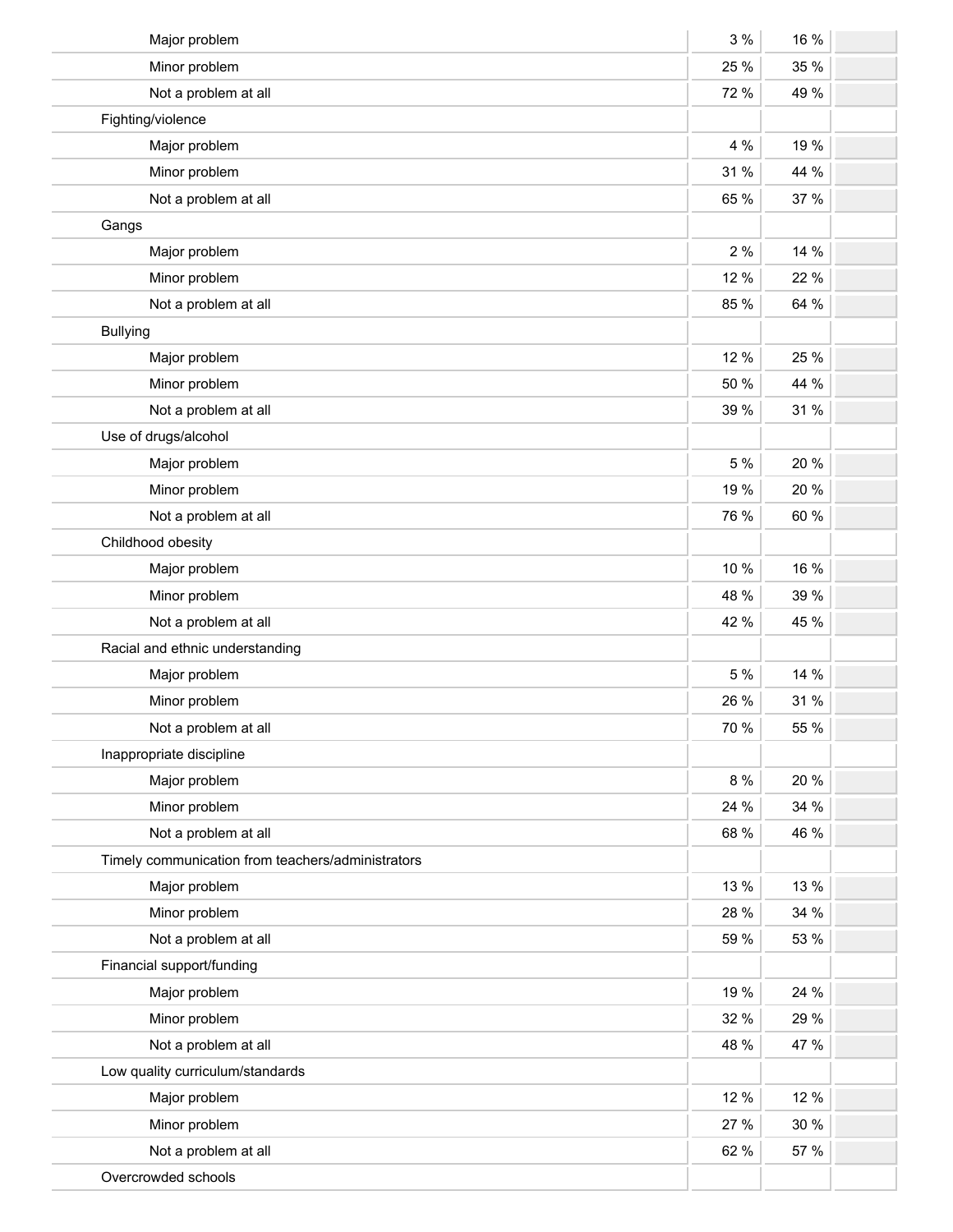| Major problem                                                                                        | 9 %  | 14 % |  |
|------------------------------------------------------------------------------------------------------|------|------|--|
| Minor problem                                                                                        | 22 % | 24 % |  |
| Not a problem at all                                                                                 | 69 % | 62 % |  |
| Overcrowded classes                                                                                  |      |      |  |
| Major problem                                                                                        | 12 % | 14 % |  |
| Minor problem                                                                                        | 26 % | 27 % |  |
| Not a problem at all                                                                                 | 62 % | 59 % |  |
| Transportation                                                                                       |      |      |  |
| Major problem                                                                                        | 8 %  | 14 % |  |
| Minor problem                                                                                        | 19 % | 28 % |  |
| Not a problem at all                                                                                 | 73 % | 58 % |  |
| Poor/outdated buildings and grounds                                                                  |      |      |  |
| Major problem                                                                                        | 12 % | 18 % |  |
| Minor problem                                                                                        | 27 % | 26 % |  |
| Not a problem at all                                                                                 | 60 % | 55 % |  |
| Lunch program                                                                                        |      |      |  |
| Major problem                                                                                        | 19 % | 30 % |  |
| Minor problem                                                                                        | 29 % | 31 % |  |
| Not a problem at all                                                                                 | 52 % | 39 % |  |
| Other                                                                                                |      |      |  |
| Major problem                                                                                        | 9%   | 14 % |  |
| Minor problem                                                                                        | 1%   | 4 %  |  |
| Not a problem at all                                                                                 | 28 % | 26 % |  |
| 10. Which of the following do you feel has the most potential to improve (your/your child's) school? |      |      |  |
| First important improvement                                                                          |      |      |  |
| Raising academic standards                                                                           | 18 % | 13 % |  |
| Reducing class size                                                                                  | 17 % | 13 % |  |
| Improving teacher qualifications and competence                                                      | 15 % | 12 % |  |
| Improve administrative qualifications and competence                                                 | 4 %  | 3%   |  |
| Consistent discipline policies                                                                       | 3%   | 5 %  |  |
| Increasing access to instructional technology                                                        | 7 %  | 11 % |  |
| Increasing academic support programs                                                                 | 13 % | 11 % |  |
| Increasing communication between school and home                                                     | 10 % | 7 %  |  |
| None of the above                                                                                    | 8 %  | 17 % |  |
| Other                                                                                                | 5 %  | 8 %  |  |
| Second important improvement                                                                         |      |      |  |
| Raising academic standards                                                                           | 11 % | 9 %  |  |
| Reducing class size                                                                                  | 10 % | 10 % |  |
| Improving teacher qualifications and competence                                                      | 12 % | 9%   |  |
| Improve administrative qualifications and competence                                                 | 5 %  | 5 %  |  |
| Consistent discipline policies                                                                       | 6 %  | 7%   |  |
| Increasing access to instructional technology                                                        | 11 % | 11 % |  |
| Increasing academic support programs                                                                 | 17 % | 12 % |  |
| Increasing communication between school and home                                                     | 10 % | 9%   |  |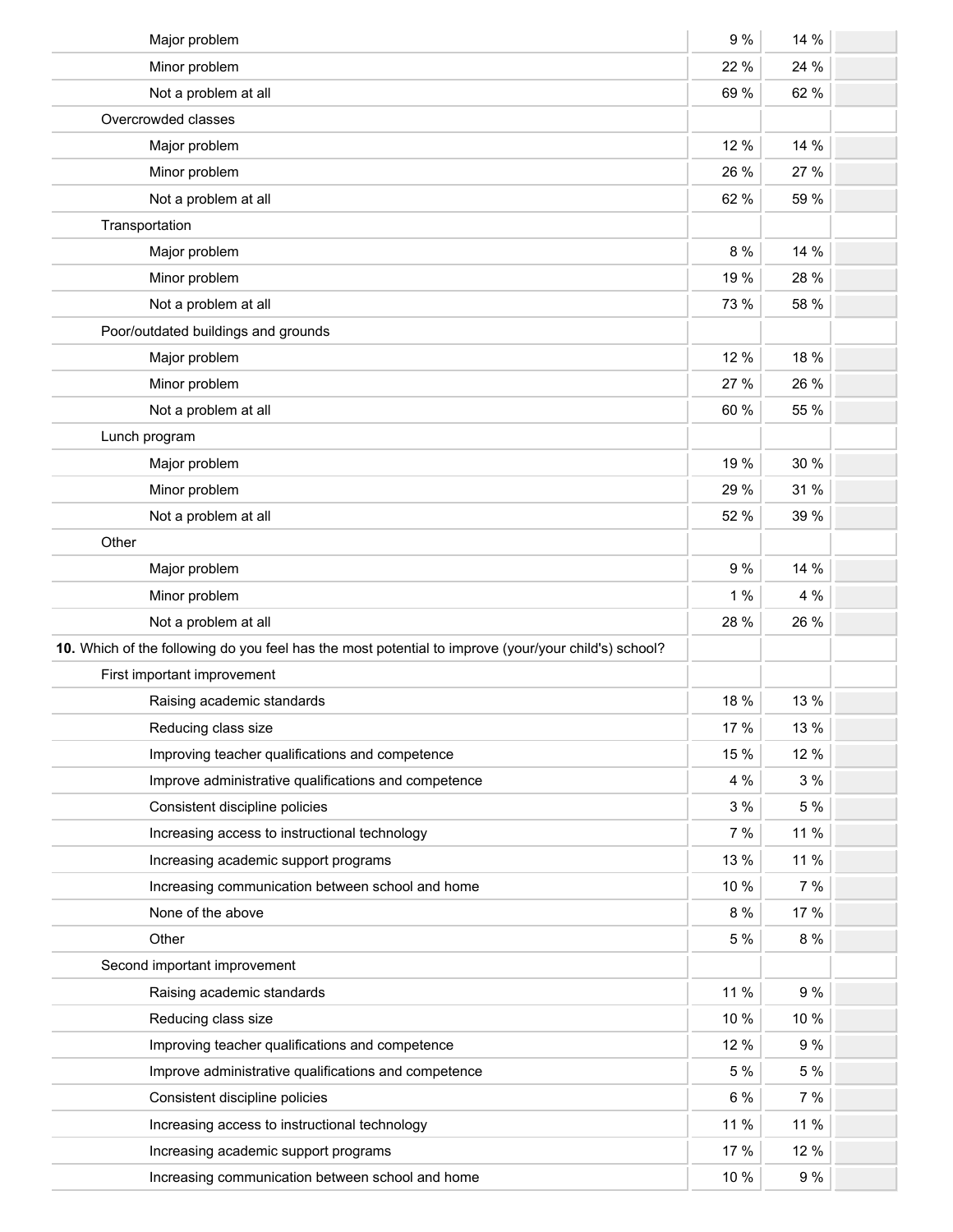| None of the above                                                                               | 15 % | 23 % |  |
|-------------------------------------------------------------------------------------------------|------|------|--|
| Other                                                                                           | 4 %  | 5 %  |  |
| Third important improvement                                                                     |      |      |  |
| Raising academic standards                                                                      | 9 %  | 8 %  |  |
| Reducing class size                                                                             | 8 %  | 7%   |  |
| Improving teacher qualifications and competence                                                 | 8 %  | 7%   |  |
| Improve administrative qualifications and competence                                            | 5 %  | 6 %  |  |
| Consistent discipline policies                                                                  | 6 %  | 7 %  |  |
| Increasing access to instructional technology                                                   | 10 % | 9%   |  |
| Increasing academic support programs                                                            | 14 % | 11 % |  |
| Increasing communication between school and home                                                | 10 % | 9%   |  |
| None of the above                                                                               | 26 % | 32 % |  |
| Other                                                                                           | 4 %  | 5 %  |  |
| 11. How safe (do you/does your child) feel in this school?                                      |      |      |  |
| Very safe                                                                                       | 78 % | 52 % |  |
| Somewhat safe                                                                                   | 19 % | 38 % |  |
| Somewhat unsafe                                                                                 | 2%   | 7%   |  |
| Very unsafe                                                                                     | 1%   | 4 %  |  |
| 12. In your opinion, who has the greatest effect on a student's level of achievement in school? |      |      |  |
| Student                                                                                         | 4 %  | 21 % |  |
| <b>Teachers</b>                                                                                 | 13 % | 14 % |  |
| Parents                                                                                         | 11 % | 9 %  |  |
| Student, teachers, and parents equally                                                          | 71 % | 44 % |  |
| Don't know                                                                                      | 0%   | 12 % |  |

#### **Assessment**

|                                                                                                                                                                     | Parents/<br><b>Sponsors Students Parents</b> |      | <b>National</b> |
|---------------------------------------------------------------------------------------------------------------------------------------------------------------------|----------------------------------------------|------|-----------------|
| 14. In your opinion, is there too much emphasis on achievement testing in (your/your child's)<br>school, not enough emphasis on testing, or about the right amount? |                                              |      |                 |
| Too much emphasis                                                                                                                                                   | 15%                                          | 22%  | 44 %            |
| Not enough emphasis                                                                                                                                                 | $11\%$                                       | 10%  | 12%             |
| About the right amount                                                                                                                                              | 57 %                                         | 48 % | 42 %            |
| Don't know                                                                                                                                                          | 17%                                          | 21%  | 2%              |

## **Technology**

|                                                                                                      | Parents/<br><b>Sponsors Students Parents</b> |      | <b>National</b> |
|------------------------------------------------------------------------------------------------------|----------------------------------------------|------|-----------------|
| 16. How effective is (your/your child's) school in using computer technology as a tool for learning? |                                              |      |                 |
| Very effective                                                                                       | 39%                                          | 38 % |                 |
| Somewhat effective                                                                                   | 44 %                                         | 38 % |                 |
| Somewhat ineffective                                                                                 | 7%                                           | 9 %  |                 |
| Very ineffective                                                                                     | 3%                                           | 6%   |                 |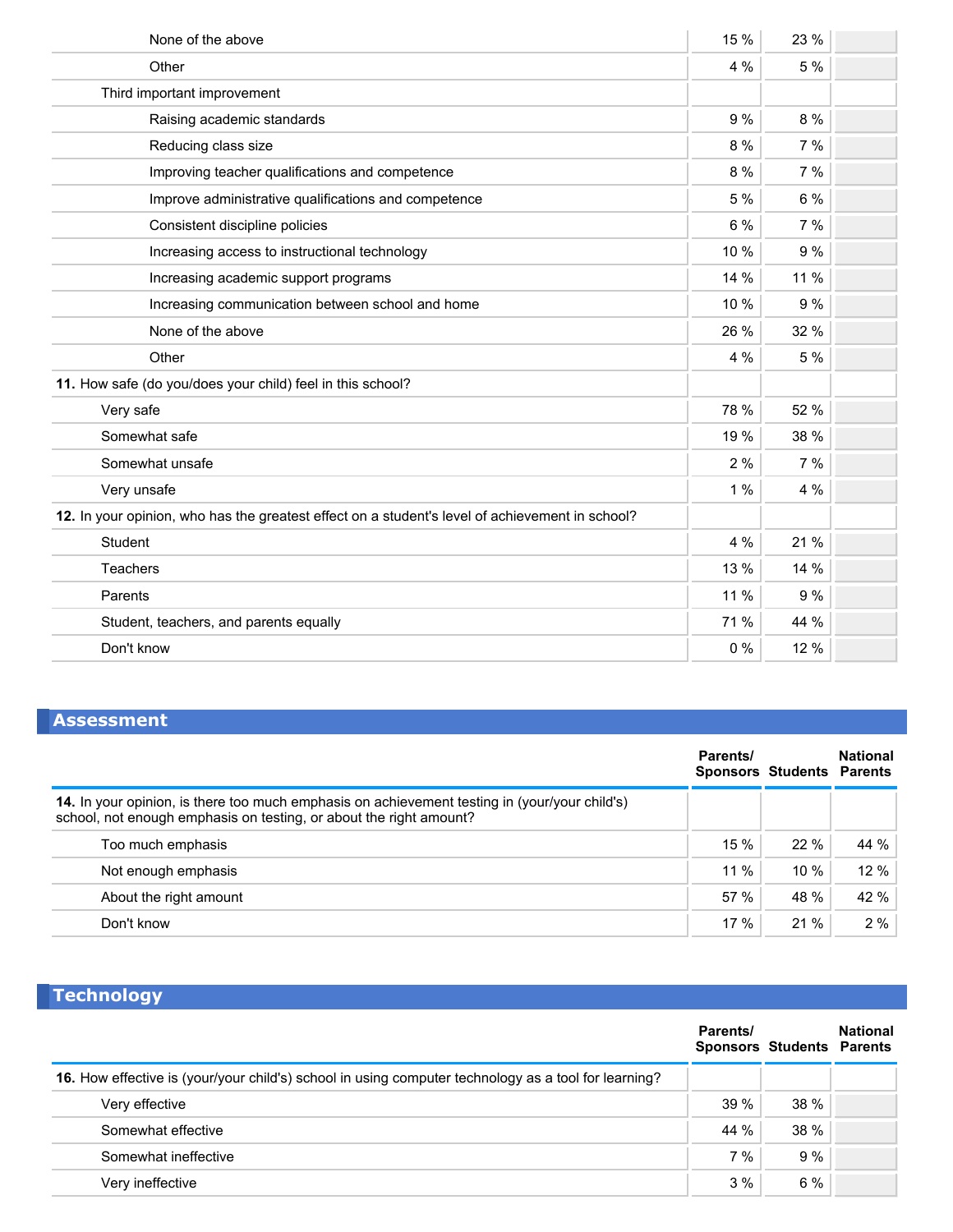| Don't know                                                                                                   | 8%     | 8 %         |  |
|--------------------------------------------------------------------------------------------------------------|--------|-------------|--|
| 17. How (have you/has your child) used technology as a tool for learning at this school?                     |        |             |  |
| Used online resources to locate information                                                                  | $77\%$ | 91 %        |  |
| Created multimedia products (presentations, websites, video)                                                 | 52%    | <b>70 %</b> |  |
| Published assignments (word processing, desktop publishing)                                                  | 56 %   | 73 %        |  |
| Analyzed data (using spreadsheets, graphs, charts, and databases)                                            | 39 %   | 63 %        |  |
| Practiced/learned subject matter content (reading, mathematics, science)                                     | 76 %   | 75 %        |  |
| 18. Has the use of computer technology improved the quality of instruction at (your/your child's)<br>school? |        |             |  |
| Yes                                                                                                          | 52%    | 53 %        |  |
| No                                                                                                           | $11\%$ | 13%         |  |
| Unsure                                                                                                       | 37%    | 34 %        |  |

## **Student Support**

|                                                                                                     | Parents/ | <b>Sponsors Students Parents</b> | <b>National</b> |
|-----------------------------------------------------------------------------------------------------|----------|----------------------------------|-----------------|
| 20. (Has your child/Have you) used the counseling services at your school this year?                |          |                                  |                 |
| Yes                                                                                                 | 34 %     | 26 %                             |                 |
| <b>No</b>                                                                                           | 56 %     | 60 %                             |                 |
| Unsure                                                                                              | 10 %     | 13 %                             |                 |
| 21. (Have you/Has your child) used the following counseling services at (your/your child's) school? |          |                                  |                 |
| Career planning                                                                                     | 40 %     | 46 %                             |                 |
| Academic assistance                                                                                 | 72 %     | 58 %                             |                 |
| Assistance with personal or social issues                                                           | 46 %     | 53 %                             |                 |
| Transition planning                                                                                 | 27 %     | 33 %                             |                 |
| Post-secondary plan development                                                                     | 28 %     | 30 %                             |                 |
| 4- or 6- year plan development                                                                      | 26 %     | 38 %                             |                 |
| Receipt of systemwide test results                                                                  | 31 %     | 33 %                             |                 |
| Interpretation of systemwide test results                                                           | 23 %     | 30 %                             |                 |
| Other                                                                                               | 9%       | 12 %                             |                 |
| 22. How satisfied are you with the following counseling services at (your/your child's) school?     |          |                                  |                 |
| <b>Career Planning</b>                                                                              |          |                                  |                 |
| Very satisfied                                                                                      | 19 %     | 29 %                             |                 |
| Somewhat satisfied                                                                                  | 21 %     | 25 %                             |                 |
| Somewhat dissatisfied                                                                               | 7%       | 6 %                              |                 |
| Very dissatisfied                                                                                   | 9%       | 8%                               |                 |
| Don't know                                                                                          | 44 %     | 34 %                             |                 |
| Academic assistance                                                                                 |          |                                  |                 |
| Very satisfied                                                                                      | 32 %     | 31 %                             |                 |
| Somewhat satisfied                                                                                  | 28 %     | 28 %                             |                 |
| Somewhat dissatisfied                                                                               | 11 %     | 7 %                              |                 |
| Very dissatisfied                                                                                   | 12 %     | 8 %                              |                 |
| Don't know                                                                                          | 18 %     | 27 %                             |                 |
| Assistance with personal or social issues                                                           |          |                                  |                 |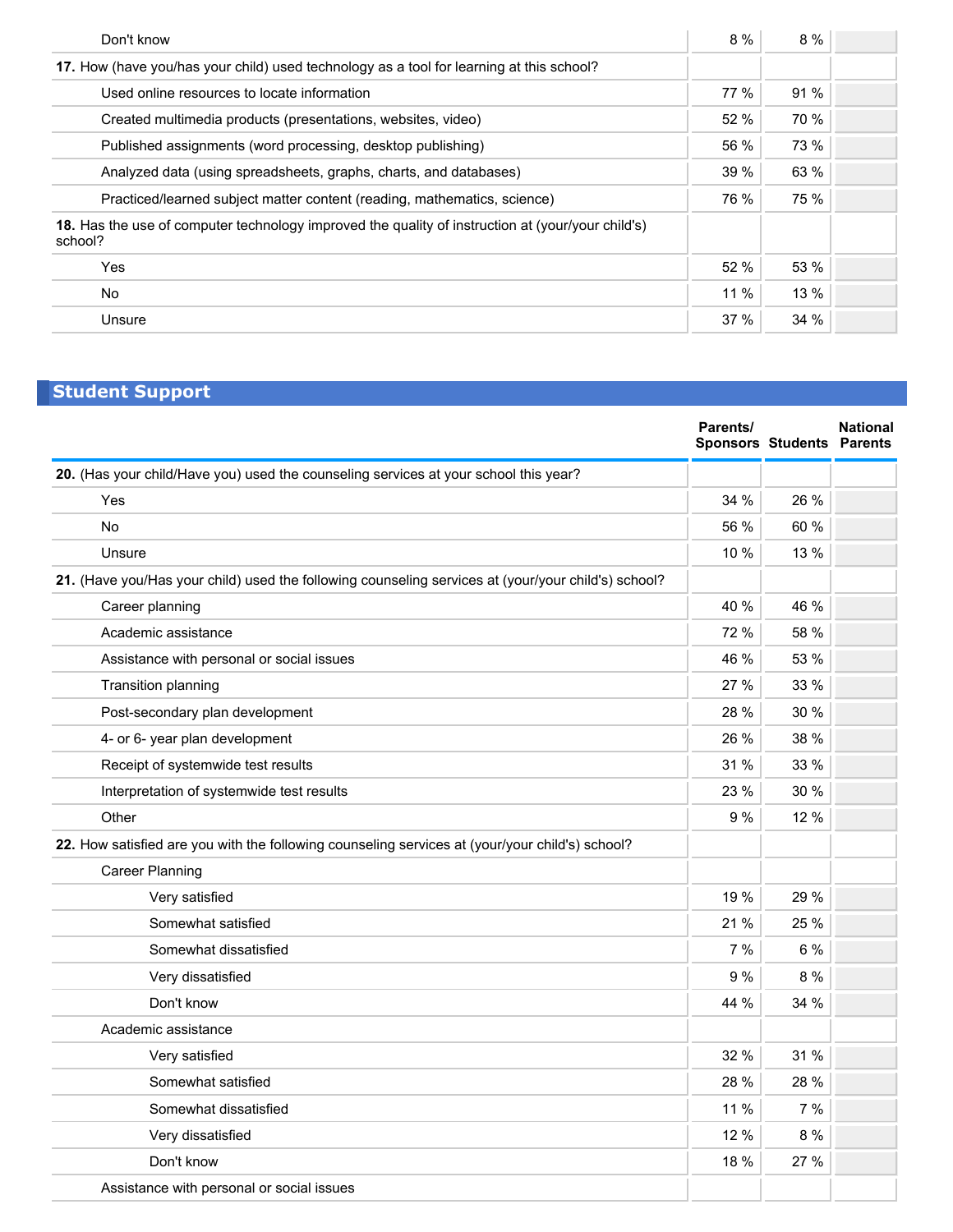| Very satisfied                                                                                                                                             | 25 %    | 30 %    |  |
|------------------------------------------------------------------------------------------------------------------------------------------------------------|---------|---------|--|
| Somewhat satisfied                                                                                                                                         | 19 %    | 23 %    |  |
| Somewhat dissatisfied                                                                                                                                      | $8\ \%$ | 8 %     |  |
| Very dissatisfied                                                                                                                                          | 9 %     | 8 %     |  |
| Don't know                                                                                                                                                 | 39 %    | 31 %    |  |
| Transition planning                                                                                                                                        |         |         |  |
| Very satisfied                                                                                                                                             | 15 %    | 21 %    |  |
| Somewhat satisfied                                                                                                                                         | 15 %    | 21 %    |  |
| Somewhat dissatisfied                                                                                                                                      | 5 %     | 7%      |  |
| Very dissatisfied                                                                                                                                          | 7%      | 8 %     |  |
| Don't know                                                                                                                                                 | 57 %    | 45 %    |  |
| Post-secondary plan development                                                                                                                            |         |         |  |
| Very satisfied                                                                                                                                             | 14 %    | 19 %    |  |
| Somewhat satisfied                                                                                                                                         | 15 %    | 20 %    |  |
| Somewhat dissatisfied                                                                                                                                      | 6 %     | 7%      |  |
| Very dissatisfied                                                                                                                                          | 8 %     | 7 %     |  |
| Don't know                                                                                                                                                 | 58 %    | 48 %    |  |
| 4- or 6- year plan development                                                                                                                             |         |         |  |
| Very satisfied                                                                                                                                             | 14 %    | 23 %    |  |
| Somewhat satisfied                                                                                                                                         | 14 %    | 21 %    |  |
| Somewhat dissatisfied                                                                                                                                      | 5 %     | 7%      |  |
| Very dissatisfied                                                                                                                                          | 7%      | $8\ \%$ |  |
| Don't know                                                                                                                                                 | 59 %    | 43 %    |  |
| Receipt of systemwide test results                                                                                                                         |         |         |  |
| Very satisfied                                                                                                                                             | 17 %    | 21 %    |  |
| Somewhat satisfied                                                                                                                                         | 17 %    | 20 %    |  |
| Somewhat dissatisfied                                                                                                                                      | 5 %     | 7 %     |  |
| Very dissatisfied                                                                                                                                          | 5 %     | 7%      |  |
| Don't know                                                                                                                                                 | 57 %    | 46 %    |  |
| Interpretation of systemwide test results                                                                                                                  |         |         |  |
| Very satisfied                                                                                                                                             | 14 %    | 20 %    |  |
| Somewhat satisfied                                                                                                                                         | 15 %    | 20 %    |  |
| Somewhat dissatisfied                                                                                                                                      | 5 %     | 6 %     |  |
| Very dissatisfied                                                                                                                                          | 6 %     | 7%      |  |
| Don't know                                                                                                                                                 | 60 %    | 47 %    |  |
| Other                                                                                                                                                      |         |         |  |
| Very satisfied                                                                                                                                             | 3%      | $6\%$   |  |
| Somewhat satisfied                                                                                                                                         | 1%      | 3%      |  |
| Somewhat dissatisfied                                                                                                                                      | $1\%$   | 1%      |  |
| Very dissatisfied                                                                                                                                          | 2%      | 3%      |  |
| Don't know                                                                                                                                                 | 40 %    | 43 %    |  |
| 23. This school year, (has your/your child's) counselor communicated with you (by email, phone,<br>newsletters, or letters) regarding (your/your child's): |         |         |  |
| Career planning                                                                                                                                            | 28 %    | 33 %    |  |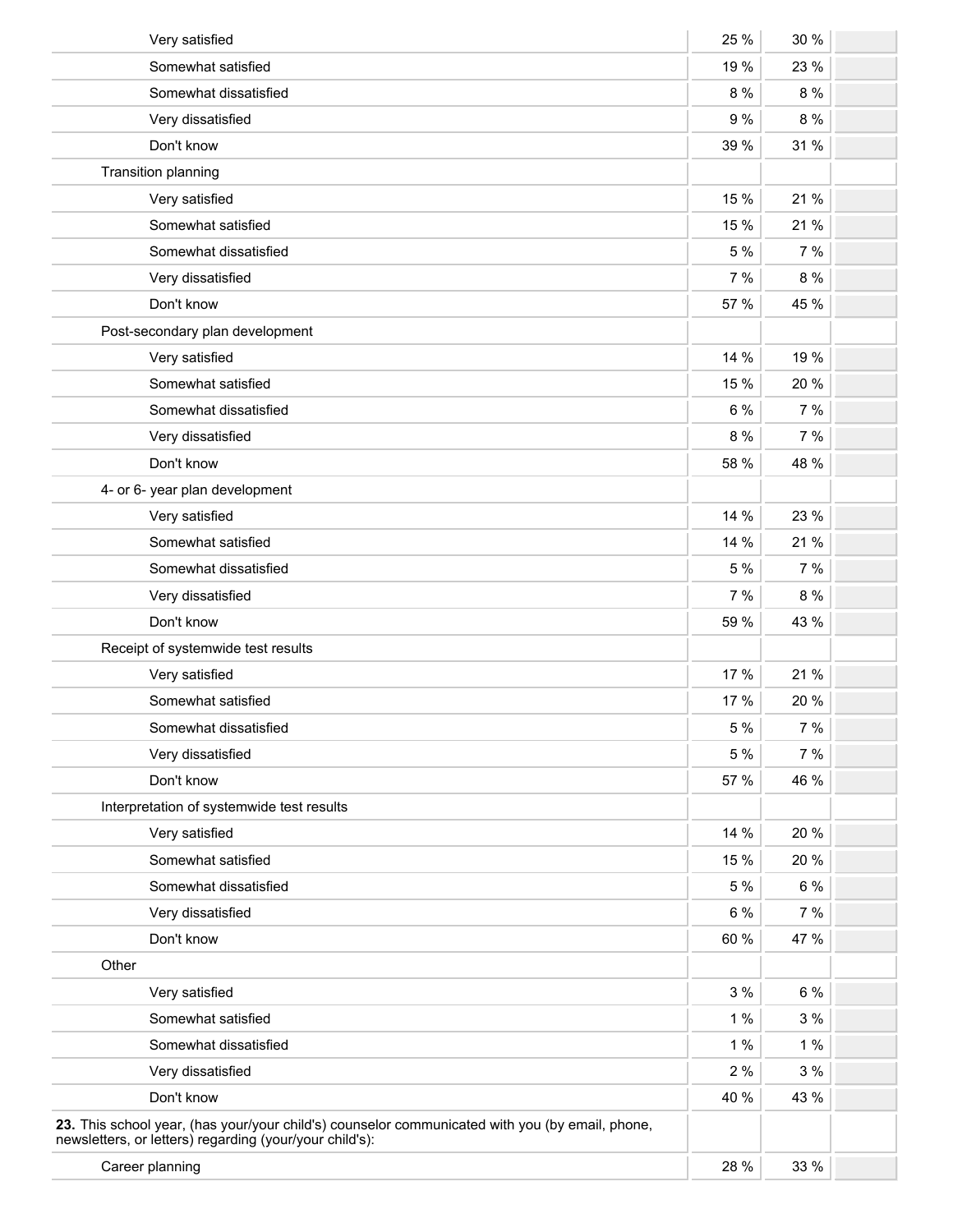| Academic assistance                                                                                                                                                               | 51 % | 39 % |  |
|-----------------------------------------------------------------------------------------------------------------------------------------------------------------------------------|------|------|--|
| Assistance with personal or social issues                                                                                                                                         | 35 % | 32 % |  |
| Transition planning                                                                                                                                                               | 21 % | 25 % |  |
| Post-secondary plan development                                                                                                                                                   | 21 % | 23 % |  |
| 4- to 6- year plan development                                                                                                                                                    | 18 % | 27 % |  |
| Receipt of systemwide test results                                                                                                                                                | 24 % | 26 % |  |
| Interpretation of systemwide test results                                                                                                                                         | 20 % | 25 % |  |
| Other                                                                                                                                                                             | 5 %  | 5 %  |  |
| 24. Which of the following counseling program services utilized by (you/your child) this school year<br>has been the most beneficial?                                             |      |      |  |
| Academic assistance                                                                                                                                                               | 57 % | 42 % |  |
| Personal-social assistance                                                                                                                                                        | 27 % | 36 % |  |
| Career planning                                                                                                                                                                   | 17 % | 22 % |  |
| 25. Please grade (your/your child's) high school counseling services concerning students' future<br>plans (college, work, military, etc.). (Percent responding A and B)           | 50 % | 65 % |  |
| 26. Overall, what grade would you give the counseling services at (your/your child's) school?<br>(Percent responding A and B)                                                     | 46 % | 62 % |  |
| 28. Students within DoD schools transfer quite regularly. Grade how effectively (your/your child's)<br>school welcomes new students into the school. (Percent responding A and B) | 74 % | 73 % |  |
| 29. How satisfied are you with the assistant available to students who need academic help in<br>(your/your child's) school?                                                       |      |      |  |
| Very satisfied                                                                                                                                                                    | 30 % | 31 % |  |
| Somewhat satisfied                                                                                                                                                                | 31 % | 38 % |  |
| Somewhat dissatisfied                                                                                                                                                             | 10 % | 10 % |  |
| Very dissatisfied                                                                                                                                                                 | 6%   | 6 %  |  |
| Don't know                                                                                                                                                                        | 23 % | 14 % |  |
| 30. Please mark the co-curricular programs that (you have/your child has) participated in this<br>school year.                                                                    |      |      |  |
| Athletic team/clubs                                                                                                                                                               | 32 % | 48 % |  |
| Academic club                                                                                                                                                                     | 17 % | 23 % |  |
| Band/orchestra                                                                                                                                                                    | 13 % | 26 % |  |
| Other clubs                                                                                                                                                                       | 28 % | 41 % |  |
| Cheerleading                                                                                                                                                                      | 5 %  | 12 % |  |
| Choir/choral group                                                                                                                                                                | 11 % | 19 % |  |
| Debate/speech                                                                                                                                                                     | 3%   | 14 % |  |
| Drama/theater                                                                                                                                                                     | 10 % | 20 % |  |
| Honor societies                                                                                                                                                                   | 10 % | 20 % |  |
| Other                                                                                                                                                                             | 11 % | 15 % |  |

#### **Communication**

|                                                                                                            | Parents/ | <b>Sponsors Students Parents</b> | <b>National</b> |
|------------------------------------------------------------------------------------------------------------|----------|----------------------------------|-----------------|
| 32. How effective is (your/your child's) school in using each of the following to communicate with<br>you? |          |                                  |                 |
| School newsletters                                                                                         |          |                                  |                 |
| <b>Extremely effective</b>                                                                                 | $36\%$   | 19%                              |                 |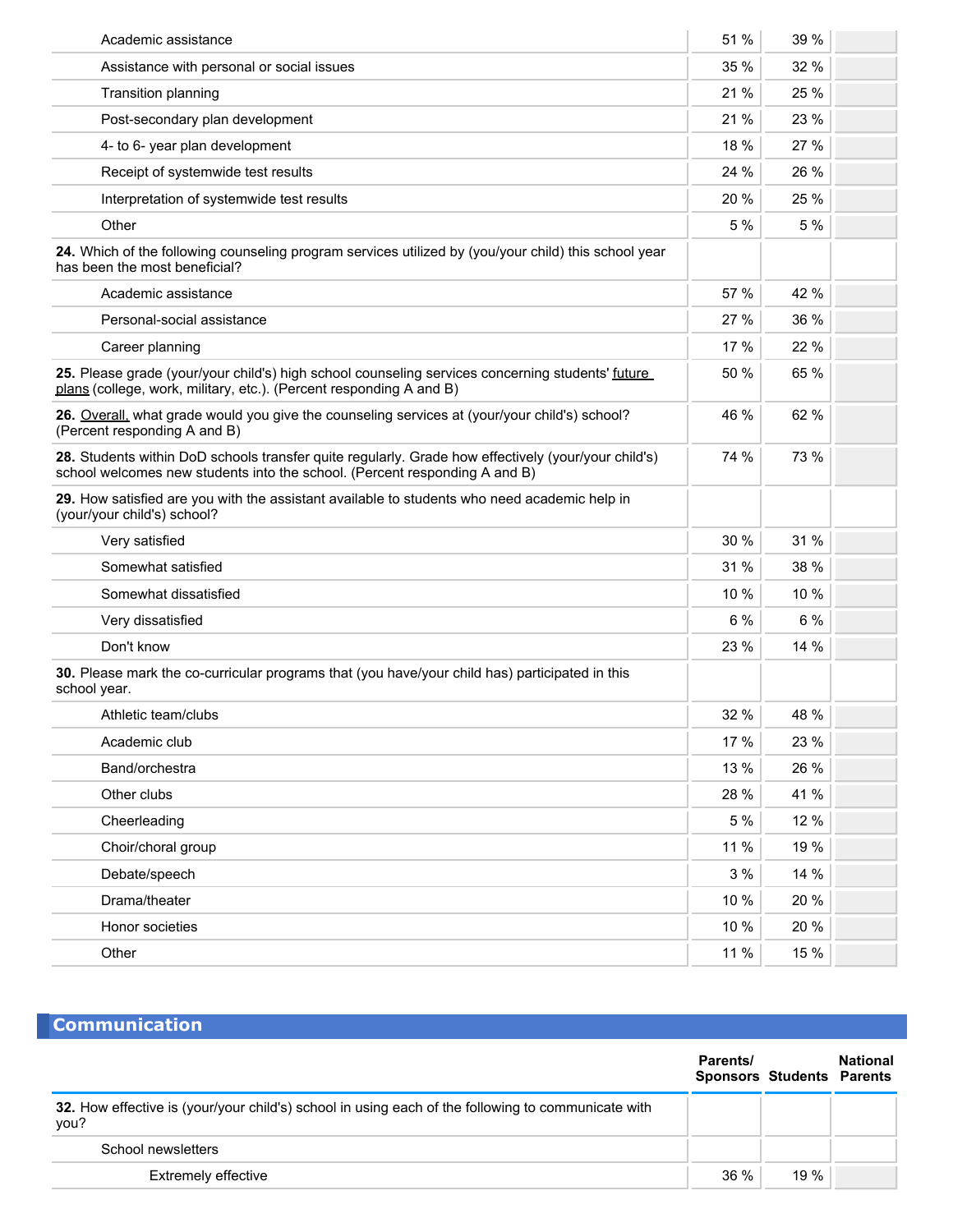| Very effective               | 32 % | 17 % |  |
|------------------------------|------|------|--|
| Somewhat effective           | 19 % | 24 % |  |
| Slightly effective           | 5 %  | 10 % |  |
| Not at all effective         | 4 %  | 13 % |  |
| Not available                | 4 %  | 17 % |  |
| School open houses           |      |      |  |
| Extremely effective          | 24 % | 20 % |  |
| Very effective               | 31 % | 20 % |  |
| Somewhat effective           | 26 % | 27 % |  |
| Slightly effective           | 10 % | 13 % |  |
| Not at all effective         | 6 %  | 12 % |  |
| Not available                | 4 %  | 8 %  |  |
| School news hotlines         |      |      |  |
| Extremely effective          | 12 % | 13 % |  |
| Very effective               | 16 % | 12 % |  |
| Somewhat effective           | 16 % | 20 % |  |
| Slightly effective           | 6 %  | 11 % |  |
| Not at all effective         | 7%   | 13 % |  |
| Not available                | 43 % | 30 % |  |
| School web page              |      |      |  |
| Extremely effective          | 21 % | 29 % |  |
| Very effective               | 25 % | 22 % |  |
| Somewhat effective           | 26 % | 21 % |  |
| Slightly effective           | 13 % | 10 % |  |
| Not at all effective         | 9 %  | 12 % |  |
| Not available                | 6 %  | 6 %  |  |
| Individual teacher web pages |      |      |  |
| Extremely effective          | 13 % | 20 % |  |
| Very effective               | 14 % | 17 % |  |
| Somewhat effective           | 15 % | 19 % |  |
| Slightly effective           | 7 %  | 10 % |  |
| Not at all effective         | 8 %  | 13 % |  |
| Not available                | 42 % | 22 % |  |
| Email/Letters from teachers  |      |      |  |
| Extremely effective          | 39 % | 31 % |  |
| Very effective               | 28 % | 22 % |  |
| Somewhat effective           | 15 % | 19 % |  |
| Slightly effective           | 7 %  | 9%   |  |
| Not at all effective         | 5 %  | 10 % |  |
| Not available                | 6 %  | 8 %  |  |
| Email/Letters from principal |      |      |  |
| Extremely effective          | 25 % | 25 % |  |
| Very effective               | 24 % | 16 % |  |
| Somewhat effective           | 19 % | 19 % |  |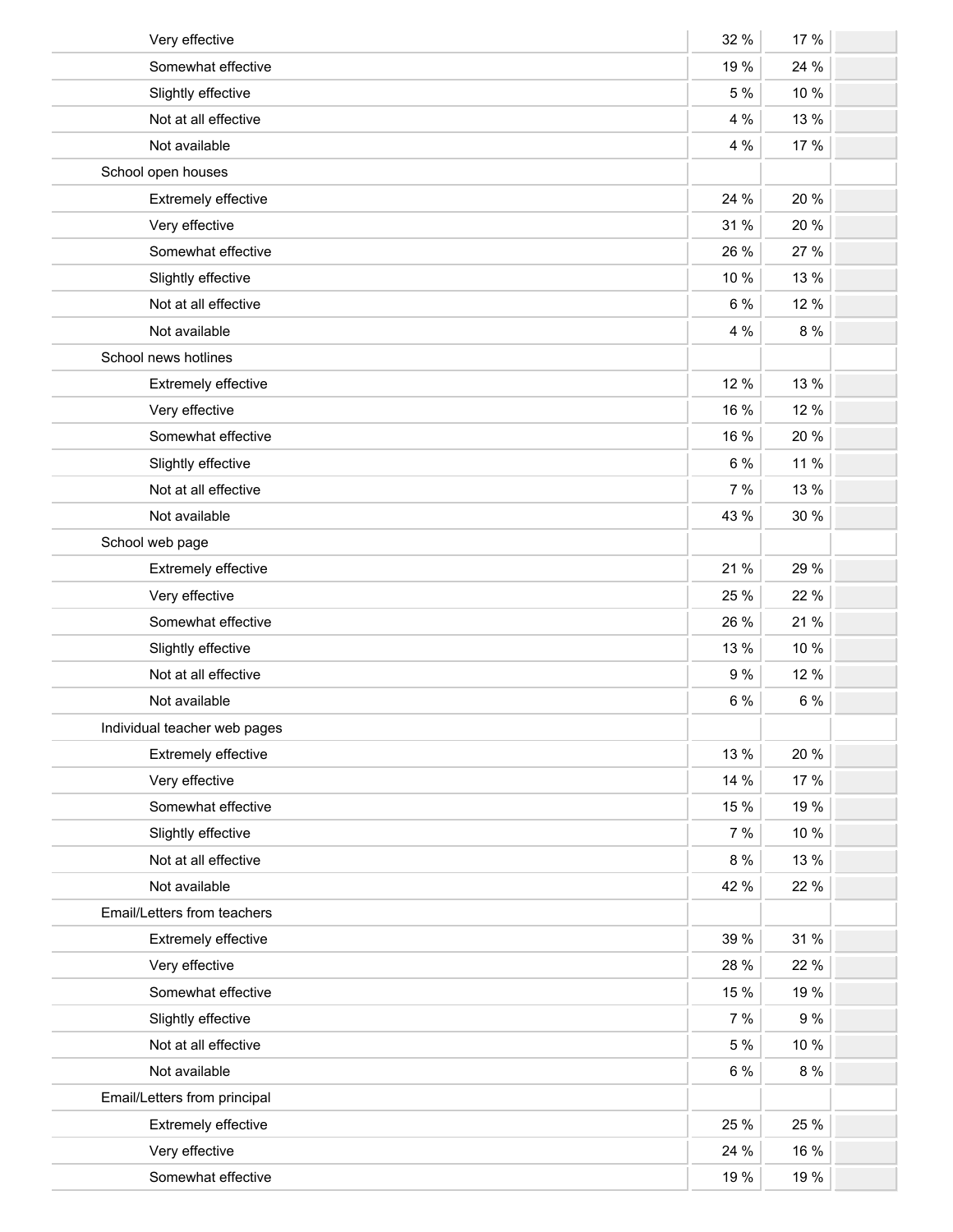| Slightly effective         | 8 %  | 11 % |  |
|----------------------------|------|------|--|
| Not at all effective       | 8 %  | 14 % |  |
| Not available              | 16 % | 15 % |  |
| Telephone                  |      |      |  |
| Extremely effective        | 25 % | 23 % |  |
| Very effective             | 25 % | 17 % |  |
| Somewhat effective         | 21 % | 20 % |  |
| Slightly effective         | 9%   | 12 % |  |
| Not at all effective       | 10 % | 14 % |  |
| Not available              | 10 % | 14 % |  |
| Teen pages                 |      |      |  |
| Extremely effective        | 3%   | 10 % |  |
| Very effective             | 5 %  | 9 %  |  |
| Somewhat effective         | 7 %  | 14 % |  |
| Slightly effective         | 3%   | 8 %  |  |
| Not at all effective       | 6 %  | 15 % |  |
| Not available              | 76 % | 44 % |  |
| School visits by parents   |      |      |  |
| Extremely effective        | 33 % | 25 % |  |
| Very effective             | 33 % | 20 % |  |
| Somewhat effective         | 20 % | 21 % |  |
| Slightly effective         | 6 %  | 11 % |  |
| Not at all effective       | 4 %  | 13 % |  |
| Not available              | 5 %  | 10 % |  |
| Parent-Teacher Conferences |      |      |  |
| Extremely effective        | 40 % | 34 % |  |
| Very effective             | 33 % | 22 % |  |
| Somewhat effective         | 16 % | 20 % |  |
| Slightly effective         | 5 %  | 9 %  |  |
| Not at all effective       | 4 %  | 10 % |  |
| Not available              | 2%   | 6 %  |  |
| Town hall meetings         |      |      |  |
| Extremely effective        | 10 % | 10 % |  |
| Very effective             | 14 % | 9 %  |  |
| Somewhat effective         | 20 % | 14 % |  |
| Slightly effective         | 9%   | 8 %  |  |
| Not at all effective       | 9%   | 15 % |  |
| Not available              | 38 % | 45 % |  |
| Parent Handbook            |      |      |  |
| Extremely effective        | 20 % | 17 % |  |
| Very effective             | 25 % | 14 % |  |
| Somewhat effective         | 26 % | 19 % |  |
| Slightly effective         | 11 % | 11 % |  |
| Not at all effective       | 7%   | 15 % |  |
|                            |      |      |  |